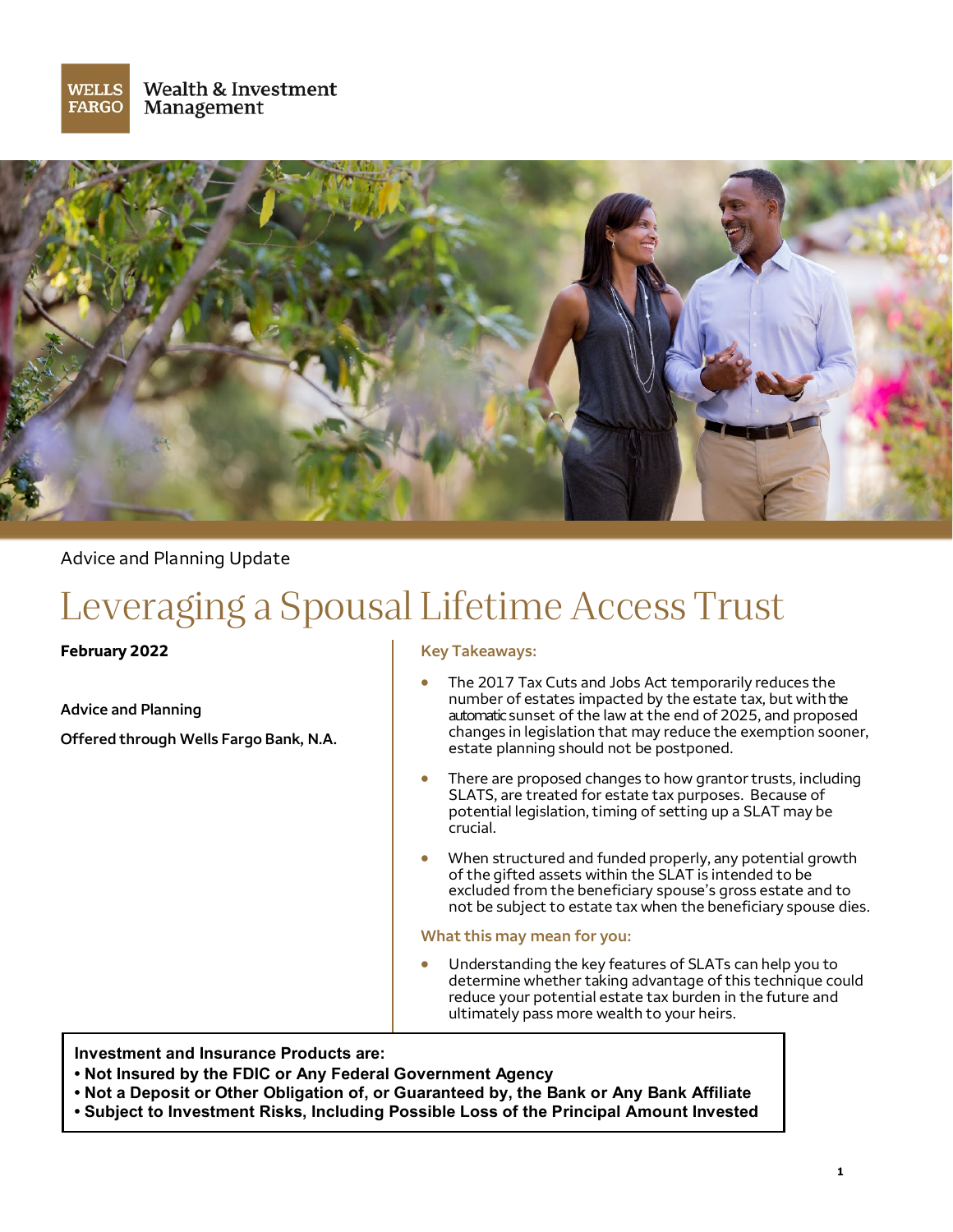While many prepare for their final life events by carefully constructing estate plans, changes in legislation can result in uncertainty and delayed planning due to potential tax law reform. The 2022 exemption is \$12,060,000; however, the longevity of this exemption is unknown. It sunsets on December 31, 2025, and could possibly be repealed or reduced sooner. Failure to create and maintain an estate plan can open one up to many levels of financial exposure.

However, estate planning is built on more than potential tax liability concerns; there's also multi-generational gifting and long-term planning. All of these may be addressed with the use of a Spousal Lifetime Access Trust, which also offers a component of flexibility—regardless of what happens to the transfer tax system.

# **What is a Spousal Lifetime Access Trust?**

A Spousal Lifetime Access Trust ("SLAT") is an irrevocable trust created by one spouse for the benefit of the other. The grantor, or "donor spouse," uses their gift tax exemption to make a gift to the SLAT, and the "beneficiary spouse" is named as a current beneficiary. While the donor spouse gives up his or her right to the property transferred into the trust, the beneficiary spouse maintains access to that same property. The trust can be structured as appropriate for each family.

Some families allow only the beneficiary spouse to access funds during his or her lifetime while children and grandchildren benefit after the beneficiary spouse's death. Still other families structure SLATs to permit distributions to the beneficiary spouse and children simultaneously. Additional trust parameters can be added as appropriate.

## **Potential tax advantages**

The 2022 estate and gift tax exemption of \$12,060,000 per individual can be used during life or at death, and it does not need to be used all at once. Though the exemption may be used to transfer a variety of different assets (for example, cash, securities, real estate, life insurance, and closely held business interests), assets that may appreciate in the future would be optimal candidates for transfer. For example, if you transfer an asset worth \$1 million today to a SLAT, and in five years that asset grows to \$3 million, that appreciation is also outside of your taxable estate, even though you only used \$1 million of your exemption amount. If the assets in the SLAT are not distributed to the beneficiary spouse, they may continue to grow free of estate and gift taxes while remaining available for the next generation.

Alternatively, if you transfer an asset that depreciates in value over time, you may have "wasted" a portion of your gift and estate tax exemption through the transfer to a SLAT. Because of this concern, the donor spouse must carefully consider which asset would be an appropriate candidate for transfer.

Additionally, keep in mind that any transfer of assets out of your taxable estate would not gain the benefit of the "step-up" in basis that occurs when someone passes away holding an asset in their own name. This means that there could be a capital gain recognized when a trust sells an asset that would have been avoided if the asset had not been transferred to a trust. The cost-benefit analysis of saving estate taxes versus income taxes must be analyzed diligently for each individual.

SLATs are taxed as grantor trusts for income tax purposes, which means the grantor bears the income tax burden on any trust earnings. This can be advantageous as it gives the trust the potential to grow without income taxes, and the payment of those taxes by the grantor is not considered an additional gift. However, similar to potential reduction of the federal estate tax exemption, changes to how grantor trusts are treated for estate tax purposes is under consideration based on recent tax proposals. If you are considering enacting a SLAT at this time, continue to engage with your advisors to determine the viability of this strategy in light of potential tax legislation.

## **Considerations when forming a SLAT**

SLATs require careful construction to help ensure maximum benefits and an understanding of the trust structure to help make certain it is appropriate given a couple's estate planning goals. Below is a list of factors and variables to consider when structuring a SLAT.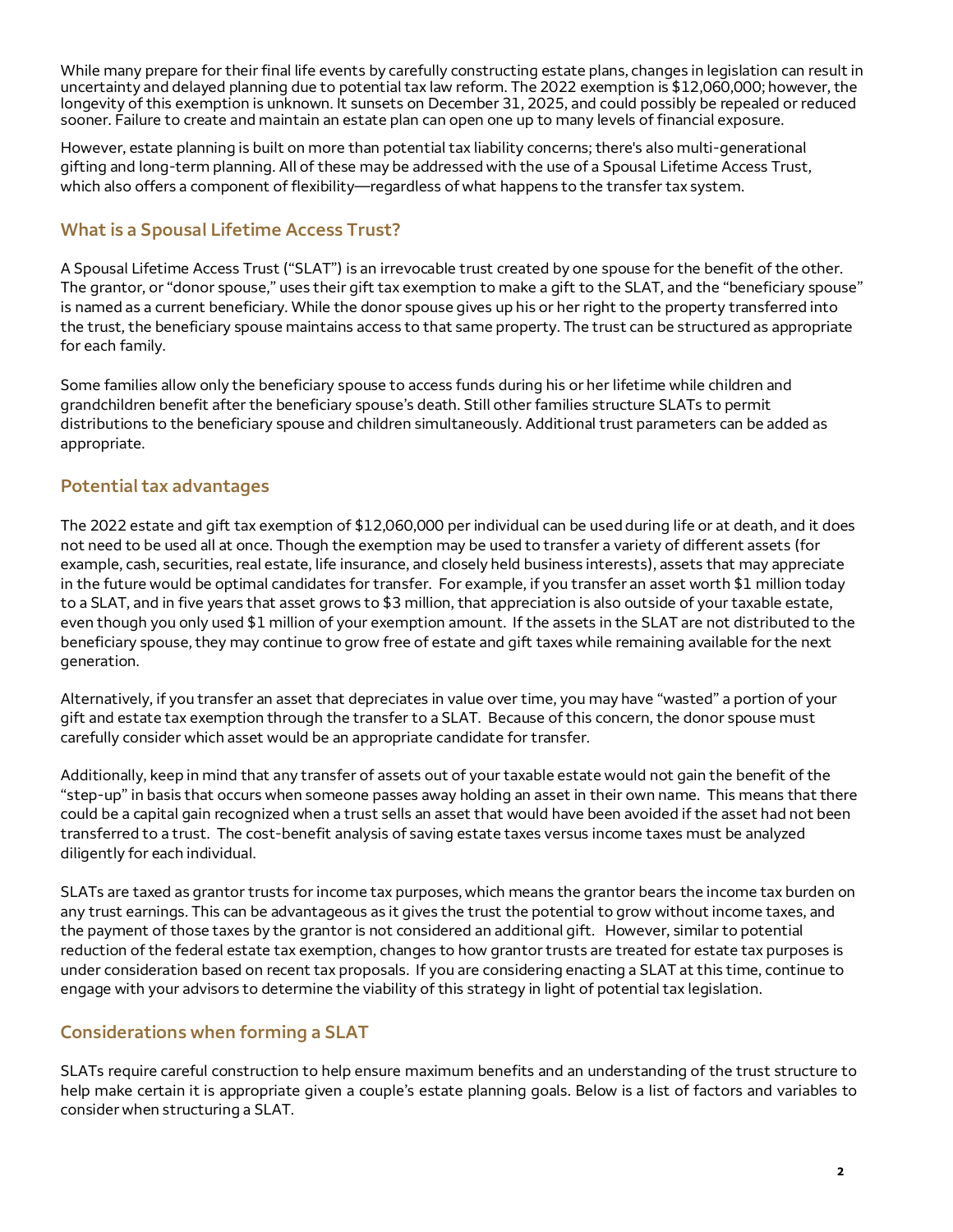- **Trust must be irrevocable.** The grantor cannot retain any beneficial interest in the trust. As anirrevocable trust, the SLAT will not be included in the grantor's estate.
- **The trustee.** A beneficiary spouse may serve as trustee, so long as the power to make distributions to him or herself is restricted by an "ascertainable standard." Ascertainable standards include a beneficiary's need for health, education, support, and maintenance. Either or both spouses (and current or future beneficiaries) can be given the ability to remove and replace atrustee.
- **The beneficiaries.** The primary beneficiary is the spouse of the donor. Children, grandchildren, and more remote descendants may also be named as either current or remainder beneficiaries. When the SLAT will continue beyond the lifetime of children, there are additional tax considerations that should be taken into account.<sup>1</sup>
- **Asset types.** As previously discussed, a SLAT can be funded with a variety of assets. However, it is important for the donor spouse to fund the SLAT with separate property only and not assets jointly owned with the beneficiary spouse. The risk of funding with a jointly owned asset is that the beneficiary spouse could be perceived as making a gift to the SLAT, which may result in the trust assets being includable in his or her estate, thereby, in effect, wasting the exemption allocated by the donor spouse. In community property states, the community nature of assets contributed to the trust must also be taken into account and likely partitioned.
- **Flexibility.** SLATs offer the opportunity to take advantage of utilizing the donor spouse's gift and estate tax exemption to shift assets out of the taxable estate, while still allowing the beneficiary spouse access to those funds. To incorporate additional flexibility, the beneficiary spouse can be given a limited power of appointment within a SLAT. This power provides the ability to allocate trust assets in any manner to a limited class of recipients, generally the children in equal or unequal shares and with similar or different parameters. This is especially helpful in cases where children are too young for the parents to determine what their future needs will entail. With a limited power of appointment, the manner in which children will benefit can be outlined sometime after the trust is created.
- **Divorce.** Divorce poses considerable risk to the functionality of a SLAT. You will no longer own or have direct access to the assets that you transfer to the SLAT. If not carefully drafted, the trust can also result in the continued support of an estranged spouse. A potential safeguard would be to draft the SLAT so it is available only for any current spouse (and not former or estranged spouses). Your estate planning attorney can work with you on how to draft your SLAT to consider the potential for divorce.
- **Reciprocal Trust Doctrine.** When a married couple is creating two SLATs, one for the benefit of each spouse, the aspects of each trust must be carefully drafted to avoid the trusts being considered "reciprocal." If the trusts are too similar, so that the spouses are in the same economic position they were in before the SLATs were created, the estate tax benefit could be lost. Please consult with your legal and tax advisors before proceeding.

## **Conclusion**

A SLAT affords an estate plan the flexibility to adapt throughout one's lifetime while potentially maximizing gifting opportunities. Your advisor along with your legal and tax advisors, can help determine if this may be an appropriate strategy for you.

 $1$  Generation-skipping transfer taxes are imposed on gifts to grandchildren and more remote descendants. There is also a generation-skipping transfer tax exemption that may be utilized to better leverage such gifts. This topic is beyond the scope of this paper.